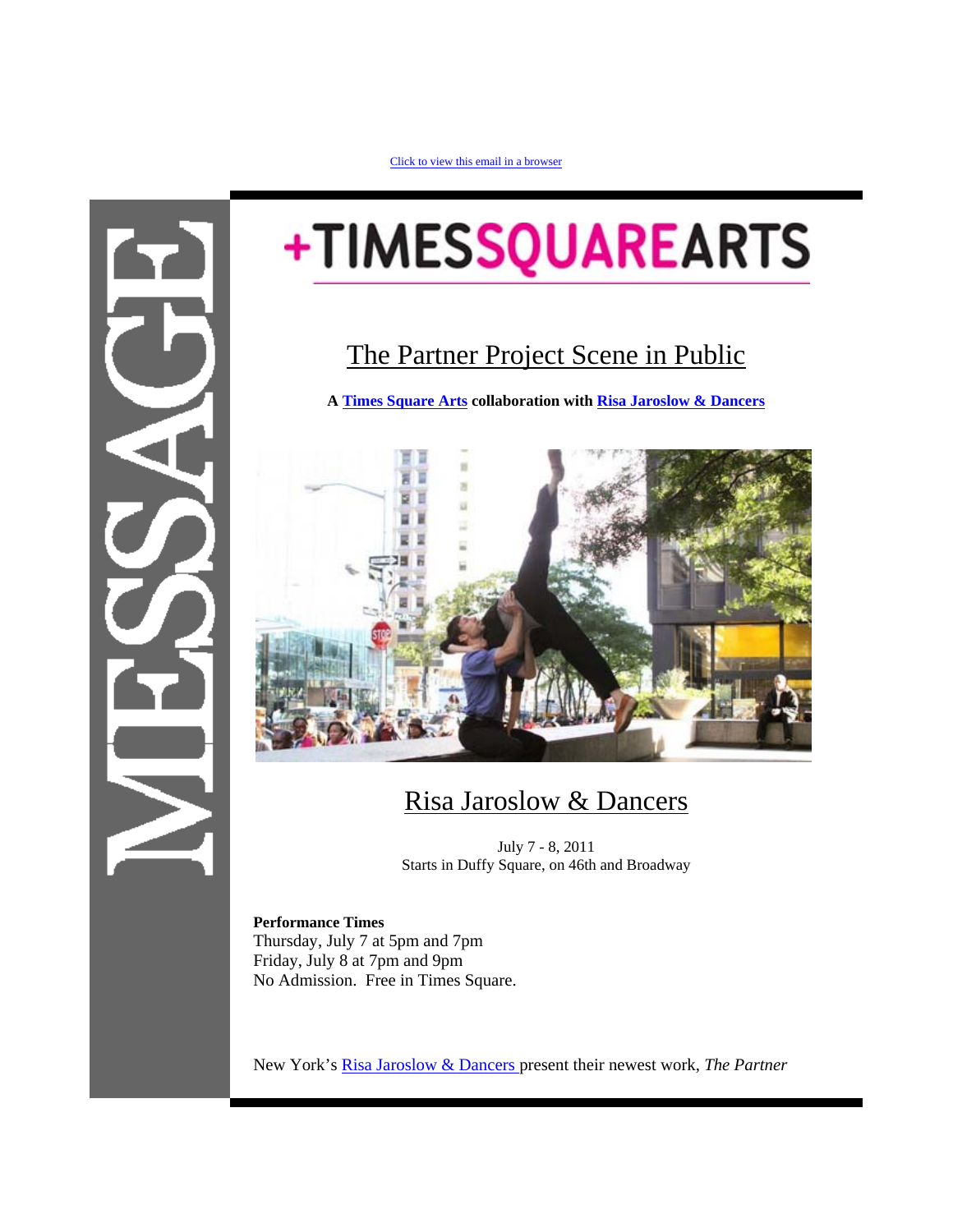*Project Scene in Public*, amongst crowds in Times Square. *The Partner Project Scene in Public* investigates the nature of intimate relationships and how we are changed by witnessing moments of intimacy in public places. These might be expressions of affection, anger, frustration, fear or the many other emotional states that shape relationships. In a public setting these moments become performances – the intimate exchange is a duet and the inadvertent observers become the audience.

*The Partner Project/Scene in Public* premiered at the Danspace Project in December. Eva Yaa Asentewaa in The Infinite Body Blog described it as "a dance filled with grace, relatedness and sensitive response. Jaroslow explores many journeys of human connection, and her discoveries are fresh, never literal or obvious, always evolving in surprising, quirky ways. Her dancers are so alive in their movement and in their interactions that you clearly detect the flow of subtle thoughts and feelings, not only actions."

The performance will begin at Duffy Square with ten dancers. As it moves to the pedestrian malls between 47 and 45 streets, it will shift into duets, quartets and other combinations of dancers. The movement and stillness of the pedestrians who encounter it will complete the "performance".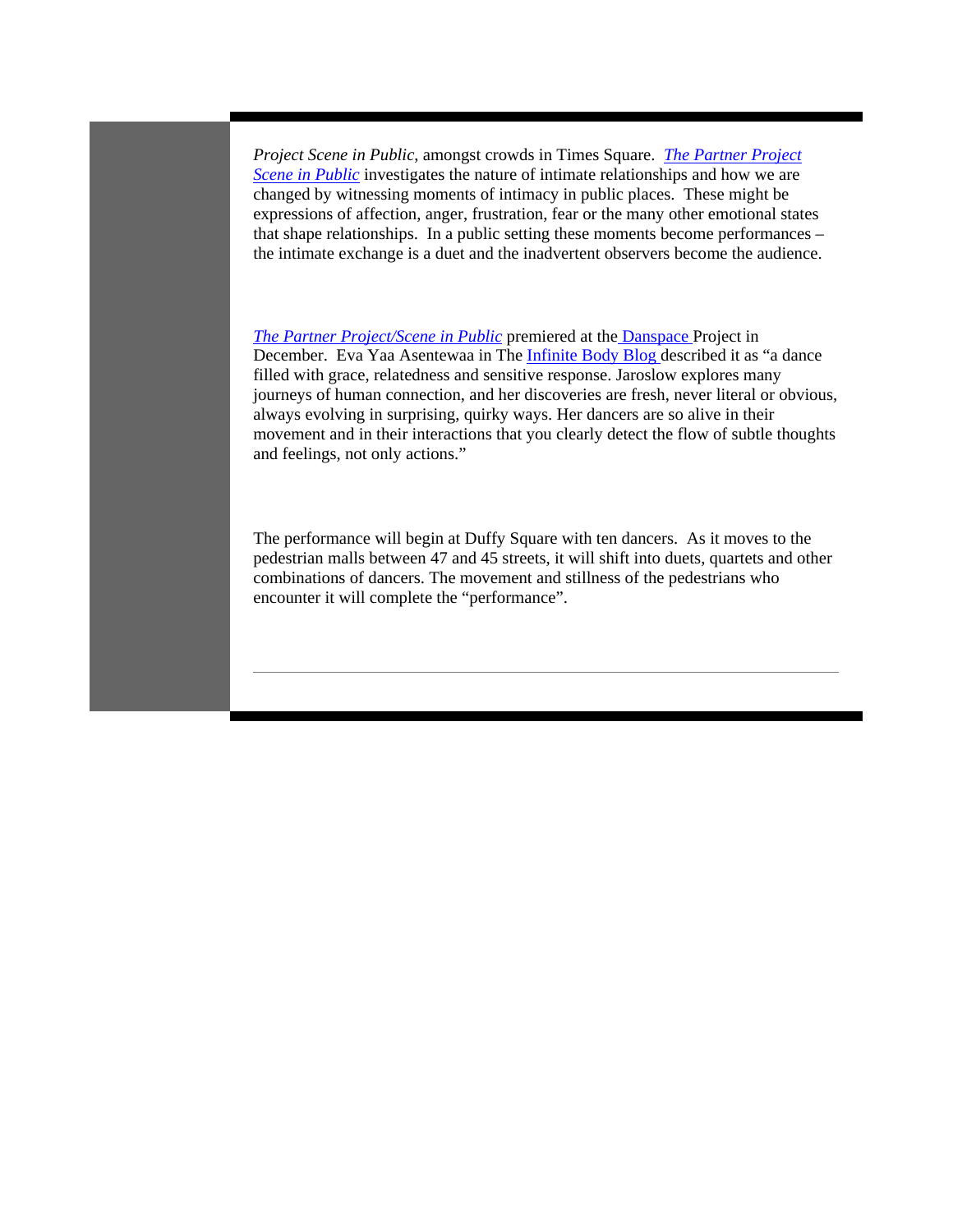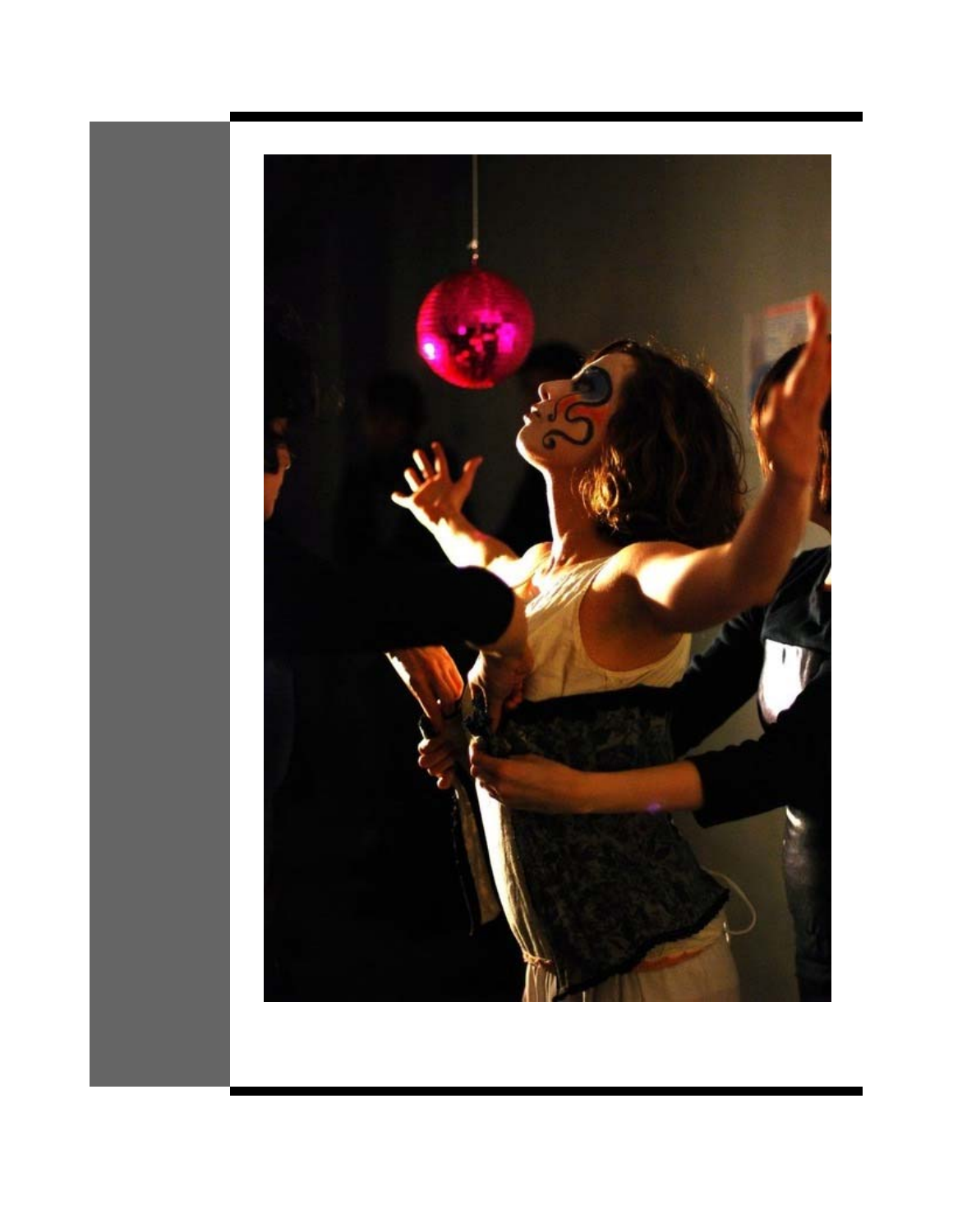### les boudoirs des deux femmes

Anita's Way, the through block connecting W 42nd and W43rd Streets between Broadway and 6th Ave

**Performance Times** Friday, June 24 - 2pm & 5pm No Admission. Free on 42nd Street.

Directed by Dara Malina Designed by Julia Mancini

Performed by Carolina Reiter, Jeanne Smith, Barrie Golden, and Laura Harrison.

This performance piece examines two women – one historic and the other contemporary. We watch as they enter and leave the space several times throughout their day to dress and undress in preparation for various events. The women and their dressers function with machine like precision and focus, representing the mechanization of their simplified roles – only to dress and redress. We witness a highly private act become public. Viewership becomes voyeuristic as we are permitted to watch the intimate procedure of dressing.

Produce by Chashama.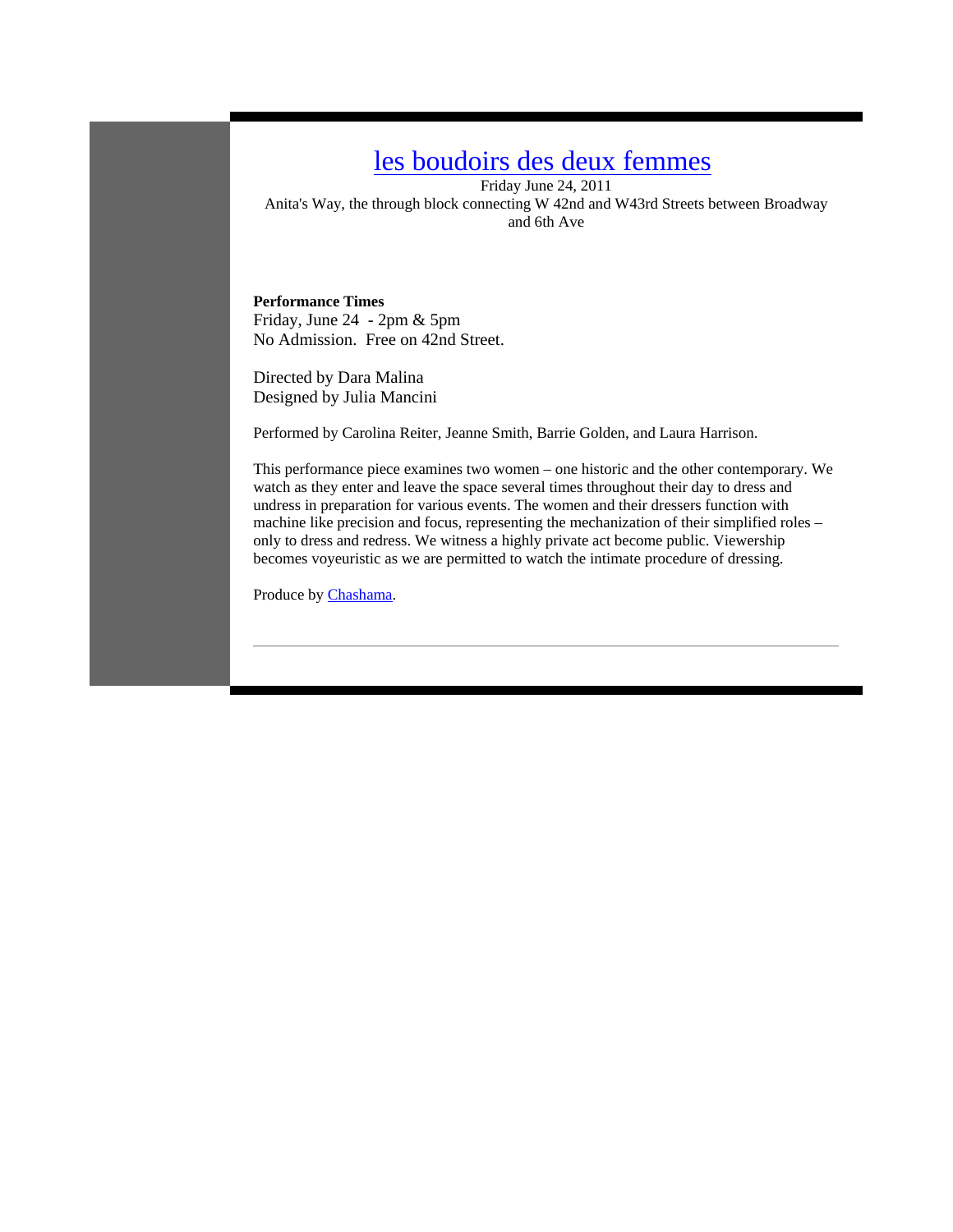## $\star$  MAKING WORK  $\star$

# THE WORK OFFICE

## $\star$  MAKE ART WORK  $\star$

#### **ARTISTS APPLY NOW. DUE JUNE 30.**

With support from Times Square Arts, The Work Office (TWO) is hiring artists to create and present public projects in Times Square during the week of October 2-8, 2011. TWO is accepting applications through June 30th.

The Work Office (TWO) is a multidisciplinary art project disguised as an employment agency. Informed by the Works Progress Administration (WPA) of the Great Depression in the 1930s, TWO is a gesture to "make work" for visual and performing artists, writers, and